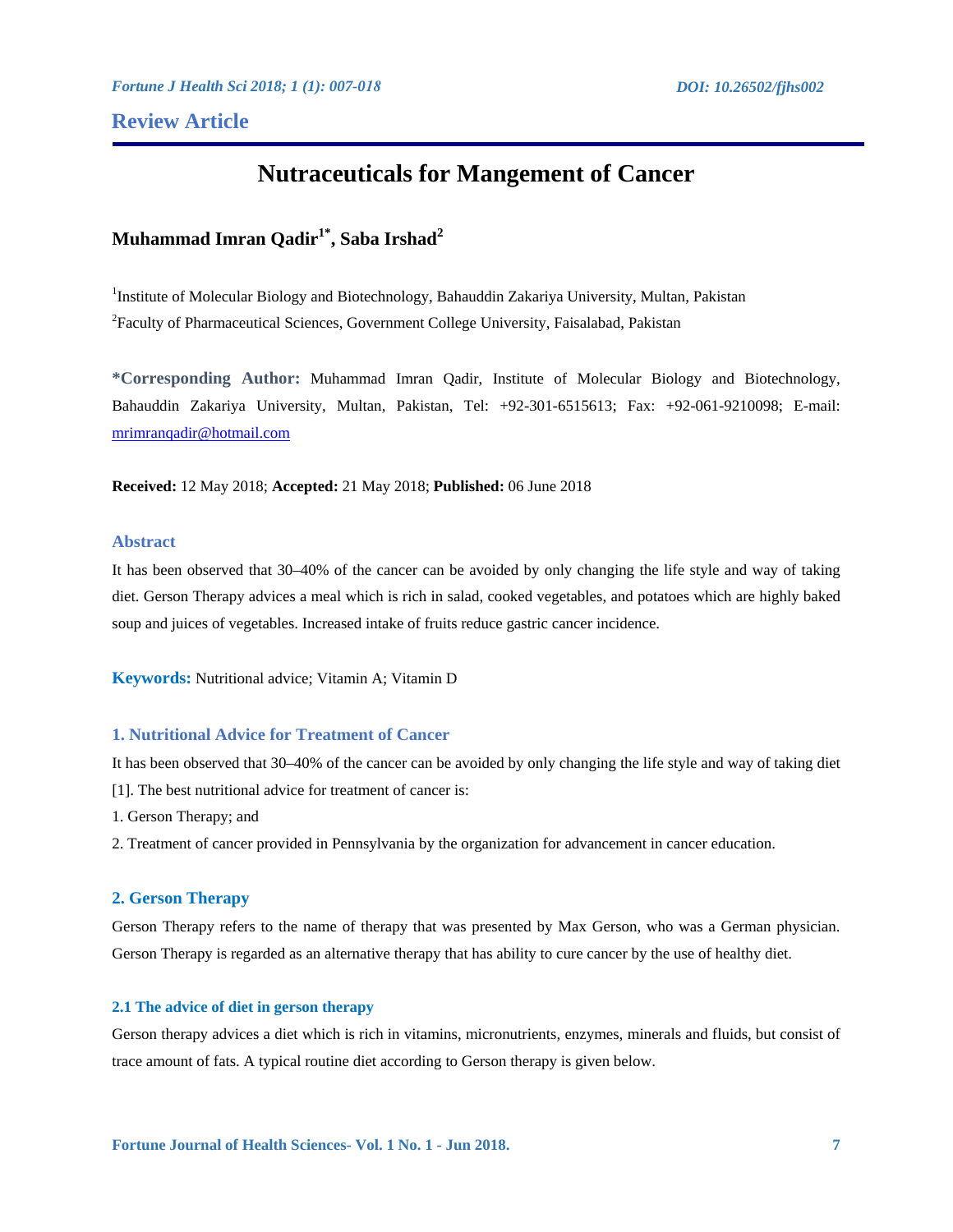# **2.1.1 Juices and Cancer:**

- *Carrot juice:* Carrot juice contain vitamin A. Vitamin A deficiency increases the risk of cancer [2, 3].
- $\triangleright$  *Apple Juice:* Apple Juice also contains vitamin A and C that decrease the risk of cancer [2, 3].
- *Juices obtained from green*–*leaf fresh organic fruits and vegetables:* Those juices which are obtained from green–leaf fresh organic fruits and vegetables are very beneficial to heal cancer. Because these juices contains cellulose and carotenoides. Carotenoides helps in detoxification thus help in prevention of cancer [4].

**2.1.2 Meal:** Gerson Therapy advices a meal which is rich in salad, cooked vegetables, and potatoes which are highly baked soup and juices of vegetables. Increased intake of fruits reduce gastric cancer incidence [5]. Hence to heal cancer there must be availability of fresh fruits and fresh deserts fruit deserts for snacking in addition to regular diet [6]. Actually most of fruits and vegetables contain important anticarcinogens. Most of chemists have extracted more than 100 such chemical species from the plants [7].

**2.1.3 Medication:** Medications which are administered in Gerson therapy are all biological compounds that are obtained from organic compounds. Example of these compounds includes compounds of potassium, Vitamin B-12, Lugol's solution. Pancreatic enzymes, coffee enemas. Vitamin B-6 intake is inversely associated with risk of prostate cancer [6].

**2.1.4 Enemas of coffee:** Coffee stimulates the liver and helps to remove toxins in the body. Some practitioners recommend coffee enemas for detoxification [8, 9].

**2.1.5 Detoxification:** A remarkable alteration in food can produce seriously huge amounts of waste of cells in the stream of blood. That's why it's very important for a person to detoxify his system before and after the initial stages of diet. A person can detoxify his system by the use of castor oil which either act as additional stimulant of bile flow or increase the liver's ability to filter the blood. Digestive enzymes also help in detoxification by supporting the removal of damage tissue.

**2.1.6 Use of water:** Gerson therapy suggests that there should not be excessive use of water, because according to Gerson the stomach should be empty to allow digestion of juices and soups. Water usually contains trace quantities of the four trihalogenated methanes (THMs) chloroform, bromoform, bromodichloromethane, and dibromochloromethane. These compounds are considered to be responsible for cancer [10].

# **3. Treatment of Cancer Provided in Pennsylvania by the Organization for Advancement in Cancer Education**

The center for advancement in cancer education in Pennsylvania is the one of the best center that provides important information about the treatment of cancer with the help of natural diet.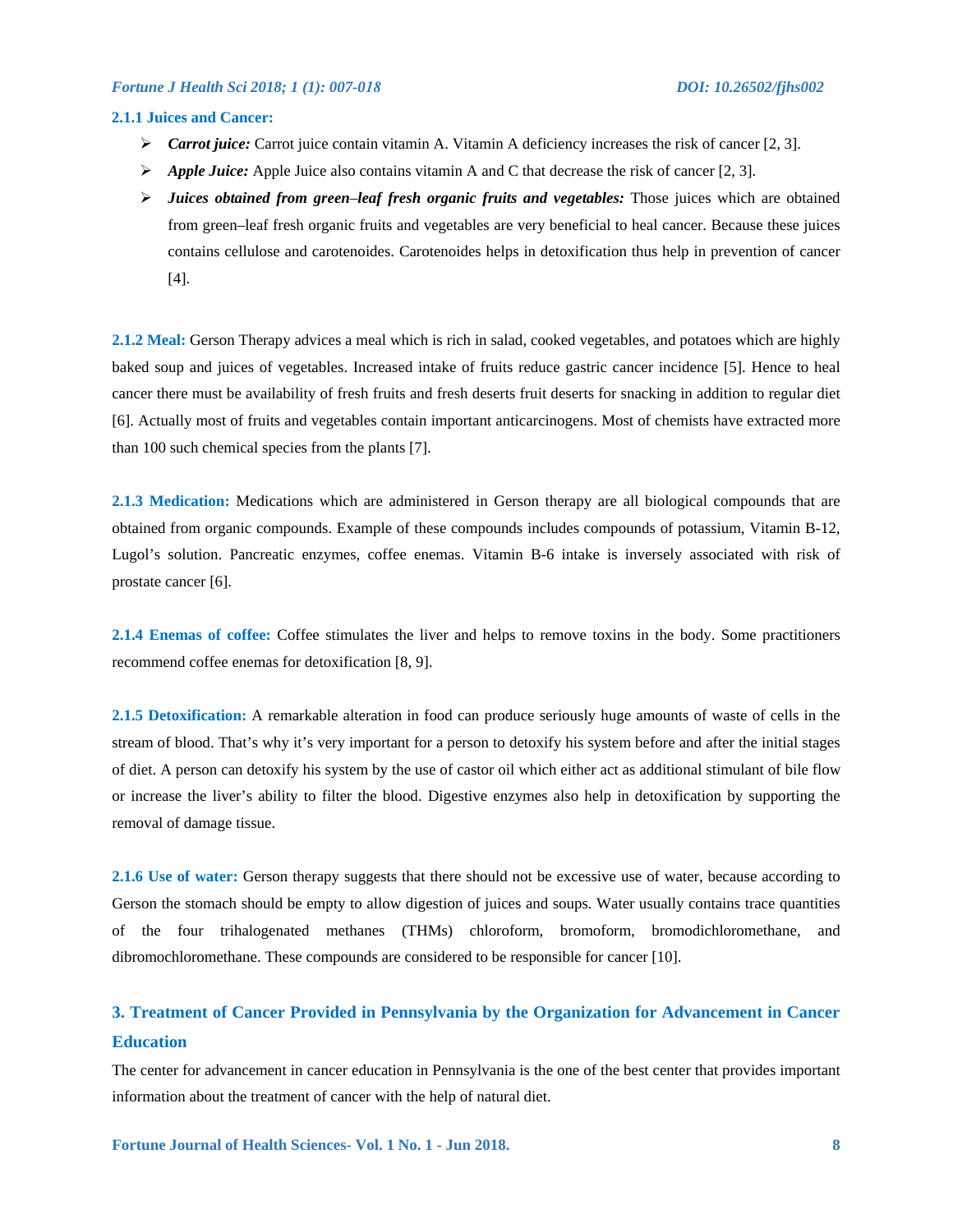#### **3.1 General rule, of a diet to fight cancer**

The treatment of cancer provided in the Pennsylvania by the organization for advancement in cancer education suggests simply: high fiber, low animal protein, Diet that is rich in enzyme and unprocessed food has acid/alkaline ratio of 1:4, minimally processed organic food.

#### **3.1.1 Consumption of oils and fats**

Fatty food should be avoided. Food rich in fat increases the threat of different types of cancer, mainly the breast, colon, and to some extent the prostate cancer [11]. Diet that is rich in fats and cholesterol increases the risk of lung cancer [12]. Nevertheless, it has also been observed that Mediterranean diet is rich in fat and chances of breast cancer are very low there. Hence we can say that it is not only the fats that are important, but also the kind of fat plays a very important rule.

**3.1.2 Animal's condition who's fat is being consumed:** Animal's condition whose fat is being consumed should also be keep under consideration. Butter obtained from a traditionally raised cow is not better than organically raised cow. Monounsaturated fats mostly found (in sesame and olive seed) consumption should be high. But these must be used in unrefined form.

**3.1.3 The consumption of oils after heat:** The consumption of oils after heating must be avoided. The reason is that heat initiates the oxidation reactions with in the oil. These reactions cause the release of a large amount of free radicals. These free radicals increase the risk of cancer greatly. Researches made by The United State Department of Agriculture (USDA) suggested strongly that oil obtained from the fish decrease the Prostaglandin E2 production that has an effect of decreasing appetite. This decrease in appetite leads to condition called as scachexia, this syndrome during cancer ultimately leads to the death of patient.

# **3.2 Elimination of cancer causing agents**

Any agent responsible for cancer should be eliminated. Following substances should be eliminated to treat cancer.

**3.2.1 Consumption of Highly Processed food and risk of cancer:** The substances produced due to over cook or processed foods are, polycyclic aromatic hydrocarbon, Heterocyclic amines, Dicarbonyls, Aminocarbonyls, is responsible for cancer [13].

**3.2.2 Consumption of meat associated with risk of cancer:** Increased intake of highly processed and red meat may increase the risk of colorectal cancer. Also it has been suggested that too much intake of seafood, white meat and dairy products should be avoided.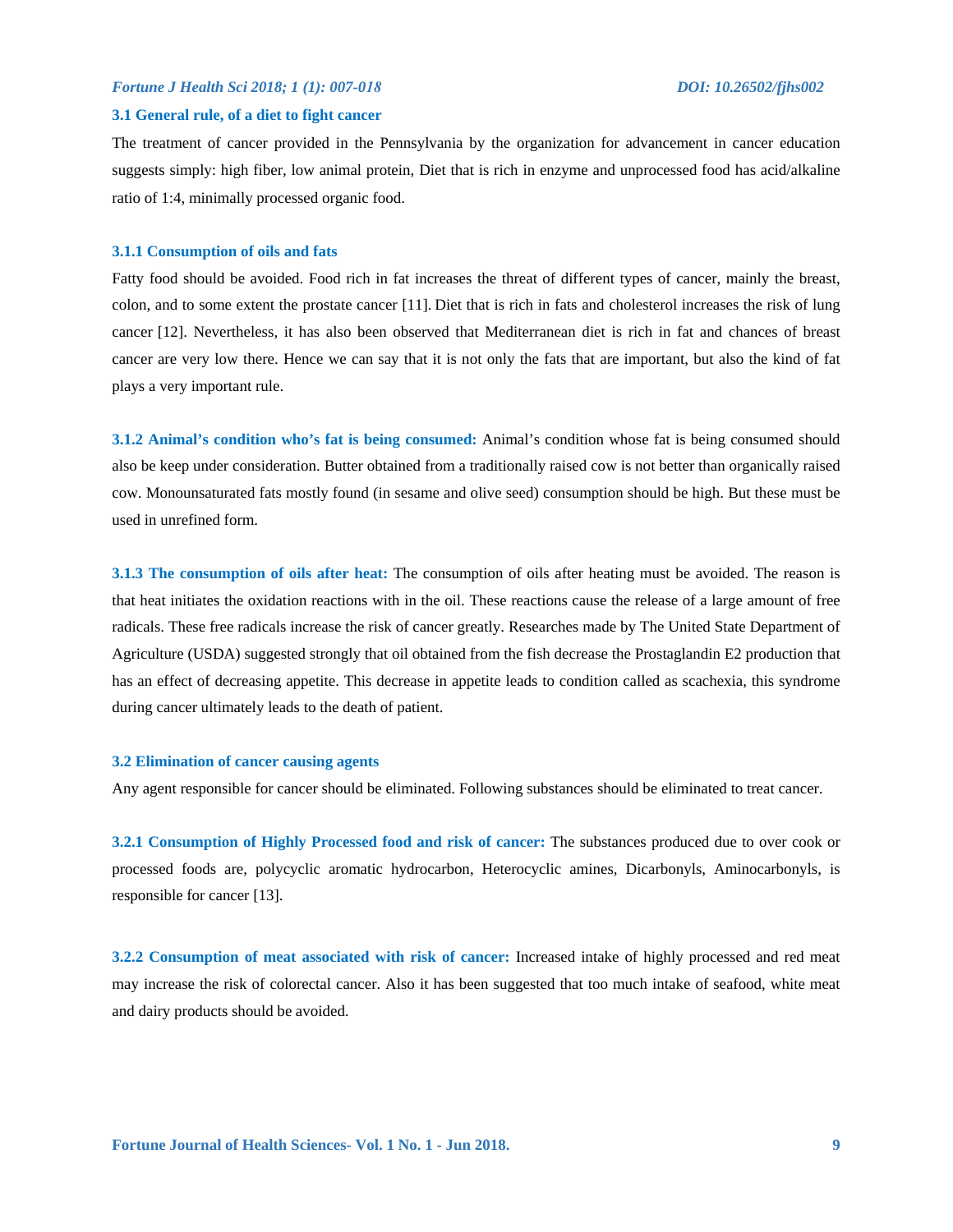**3.2.3 White rice:** The Japanese food mainly consists of increased intake of salty food as well as rice. However, it has been observed that the diet of Japanese people is being changing to Western diet, has resulted in increase risk of stomach cancer [14].

**3.2.4 Consumption of sugar and risk of cancer:** Carlo La Vecchia (1993) investigated that people who use sugar show an increased risk of colorectal cancer. Clear estimations has showed that People using one spoonful sugar has a risk of colon cancer 1.4, and those who use 2 spoonful sugar has a risk of developing cancer 1.6, and this risk is 2 for those people who use 3 spoonful sugar or more [17].

The cancerous cells require glucose (provided by sugar) as an essential component for survive. That's why most of tumour cells show an increased uptake of glucose (phenomenon known as the Warburg effect) [15, 16]. But their rates of oxidative phosphorylation are too much low. This causes the tumour cells to produce in the presence of oxygen, an increased concentration of lactate by the aerobic glycolysis [18]. That's why consumption of glucose should be avoided to cure cancer. The tumor cells produce lactic acid as an additional product. As a result instead of breaking the sugar to carbon dioxide and water tumor cells obtain their energy by converting the glucose to lactate. Accumulation of lactic acid in the tumour cells creates the tumour acidity [19].

The enzyme named as M2–PK has ability to convert the normal cells into cancerous cells [20]. M2–PK indicates the name of pyruvate kinase isoenzyme type M2. It exists in two forms the dimeric form as well as in the tetrameric form. However, the dimeric type of M2–PK predominates in cancerous cells, and causes the increased concentration of nucleic acid, amino acid and phospholipids, these compounds has an increased tendency of tumour growth [21]. This condition can be prevented by the use of a special class of sugar controlling molecules recognized as "Thiazolidinediones," This class of sugar consist of anti–diabetic drugs called as Rosiglitazone and pioglitazone, that has a powerful ability to stop the production of PK–M2 enzyme.

**3.2.5 Consumption of prickled or smoked foods:** It has been revealed that the chances of cancer are greatly increased by the repeated intake of smoked or prickled food. These types of food mainly consist of polycyclic aromatic hydrocarbons and Nitrosamines. These compounds have a strong ability to create the risk of stomach and esophageal cancer. Among the smokers the increased consumption of alcohol causes an increased risk of cancer of esophagus, oral cavity, Respiratory tract and larynx [2].

**3.2.6 Smoking and cancer:** Tobacco smoke mainly consist of cancer causing agents such as, carbon monoxide, Ammonia, Tar, Sulfuric acid, Arsenic, Acetone, lead and Nicotine. More than 4,000 chemical compounds are known to present in tobacco smoke, out of which 43 chemical compounds have been extracted are responsible for development of cancer. Smoking has a strong role in development of cancer of mouth, esophagus, larynx, and lung, uterus, kidney, cervix, pancreas, bladder and stomach.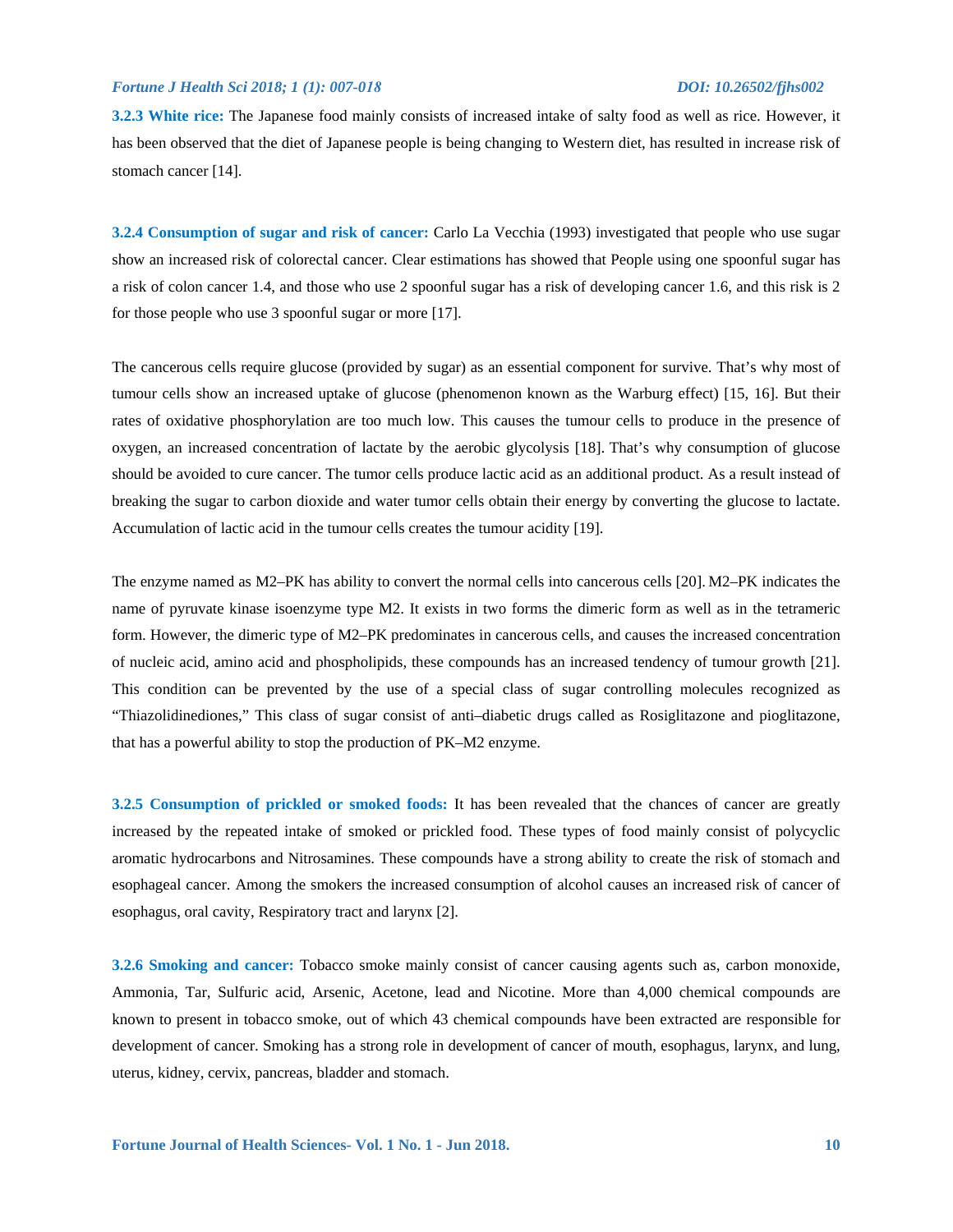### **3.3 Food that we can use**

We can use fruits (dried and fresh but devoid of sulphurated compounds), white potatoes, vegetable juices, beans, raw vegetables, sweet potatoes, yogurt, and a minute amount of organically grown meat, poach fish, milks, nuts.

**3.3.1 Cruciferous vegetable:** A cruciferous vegetable is a special class of vegetables that shows excellent cancer fighting property [11]. The cancer fighting ability of cruciferous vegetables is mainly due to presence of phytochemical compounds, such as, isothiocyanates that causes the body to break down the impending carcinogenic cells as well as causes prevent the conversion of normal cells into tumour cells. Cruciferous vegetables also contain a compound called as, Indole-3-carbinol. Indole from this compound decreases the risk of breast cancer by either preventing an over production of a type of estrogen responsible for developing cancer or by promoting the conversion of type of estrogen responsible for cancer to a less harmful type. Another type of phytochemical obtained from cruciferous vegetables also has a special ability of neutralization of cancer causing agents before they can start tumour production. Cruciferous vegetables include vegetables like Bok choy, cabbage, Arugula, Broccoli, Chinese cabbage, Brussels sprouts, Cauliflower, Daikon, Kohlrabi, Kale, Collard greens, Mustard green, Turnips, Radishes, Watercress, and Rutabaga [22, 23].

**3.3.2 Bioactive compounds of cruciferous vegetable:** Bioactive compounds are obtained from cruciferous vegetables, such as Benzyl isothiocyanate and sulforaphane, Benzyl isothiocyanate and sulforaphane both are capable of inhibiting cell capability and inducing apoptosis (Programmed cell death is called apoptosis). Thus have inhibitory activity in pancreatic cancer cells [24].

**3.3.3 Consumption of Broccoli and risk of cancer:**Broccoli is considered to have a greatest cancer resisting ability than the other cruciferous vegetables, because of presence of a specific anticancer compound called as sulforaphane. Broccoli act as anticancer agent by switching ON the gene that prevent cancer development and switching OFF the other genes that initiate the cancer development.

**3.3.4 Raw food:** An uncooked and unprocessed plant food is known as Raw Food Diet. The raw food diet is an unprocessed and uncooked plant food. Such as, fresh food and vegetable, nuts, dried fruit etc. According to the researches of cancer experts, 70% of our total diet should be raw food diet [13]. The raw vegetables supply the important enzymes. However, no cancer expert suggests 100% of raw diet; the reason is that some vegetables also contain hard fibrous walls that can not be digested properly by our body if not properly broken down. We can break down the tough fibers of raw food without processing them by either shredding them or by running them through a food processor. But here one point should be kept in mind that is; food must be ingested immediately as it is processed through a processor, because it starts degenerating rapidly after processing.

## **3.4 Components of cancer preventive diet**

Cancer experts recommended 50% chemical elements in tumour avoiding diet consist of folic acid, Vitamin D, chlorophyll, Vitamin B–12, selenium 20, and antioxidants like carotenoids (lycopene, alpha-carotene, crytoxanthin,

**Fortune Journal of Health Sciences- Vol. 1 No. 1 - Jun 2018.** 11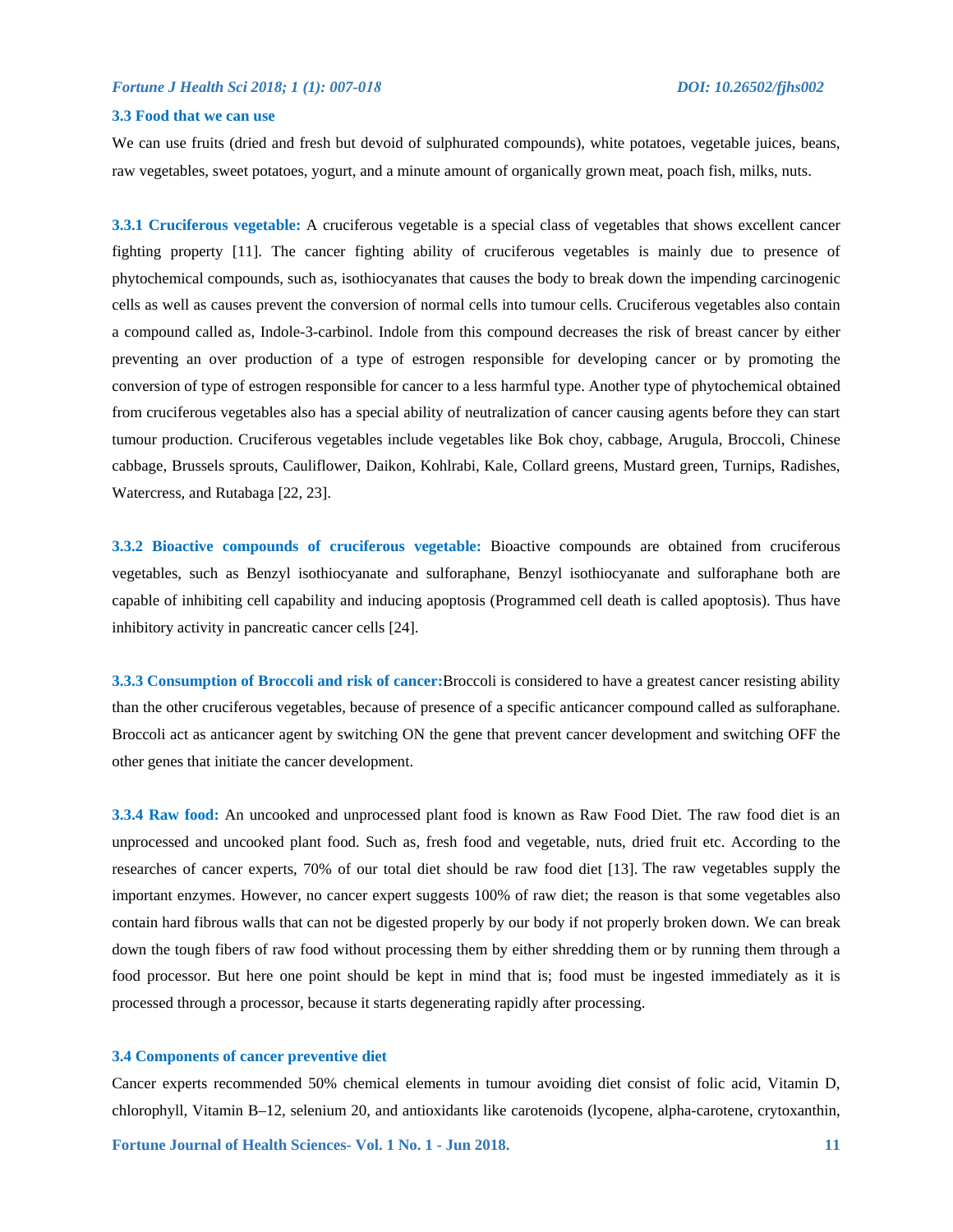beta-carotene, lutein), Ascorbic acid [25]. However, Ascorbic acid shows partial benefits when administered orally, but it could be very beneficial when administered through intravenous injection [23]. Intake of digestive enzymes through oral cavity has also shown an important role to prevent cancer [23].

**3.4.1 Beta-carotene:** It has been observed that risk of developing lung cancer is considerably increased due to decrease beta–carotene blood serum level or blood plasma level. It means that beta-carotene is protective [4].

**3.4.2 Vitamins A and C3:** Vitamins A and C has also role in cancer prevention. Vitamin A deficiency enhances tumorigenesis.

#### **3.5 Purchase and preparation of food**

We should always try to purchase crisp, fresh and organic vegetables and should stay away from wilted things. Vegetables should be consumed immediately after their preparation. Leftovers should not be put in the refrigerators, because immediately after the cutting of vegetables, the enzymes and vitamins start to degenerate. Hence, only prepare those things which you can eat and throw out all the leftovers. To heal cancer we should avoid use of microwave oven and pressure cooker and should use glass, ceramic or steel cooking pots.

### **3.6 Way of eating**

Never eat too much. Eat only when you are feeling hungry. Be seated and then eat consciously and slowly by chewing carefully and completely. During eating avoid talking.

# **3.7 Tea intake and cancer risk**

Throughout this world tea is the commonly used beverage. Tea is obtained from a plant named as Camellia sinensis (this I is the specie of plant whose leaves and buds of leaves are employed for the production of tea). The tea obtained from camellia sinensis can be classified into black tea, green tea and oolong tea.

**3.7.1 Green tea consumption and risk of cancer:** The best intake of green tea is 3 - 5 cups/day. This is equal to round about 1200 ml per day. By drinking 3–5 cups of green tea in a day becomes able to get 250 mg per day of catechins (a chemical compound that is considers to be a powerful antioxidant). This concentration of catechins is considered to be safe but we should not exceed this limit [26]. It has been observed that consumption of green tea with in limits decreases the risk of prostate cancer. Drinking of green tea 2 cups in a day has the ability to decrease the risk of developing lung cancer up to 18%. In the same way, the consumption of green tea also reduces the risk of rectum, esophageal, pancreatic, colon, liver, and gastric cancer.

*Exceptions:* It has been observed that green tea can increase the chances of cancer of urinary bladder in a person.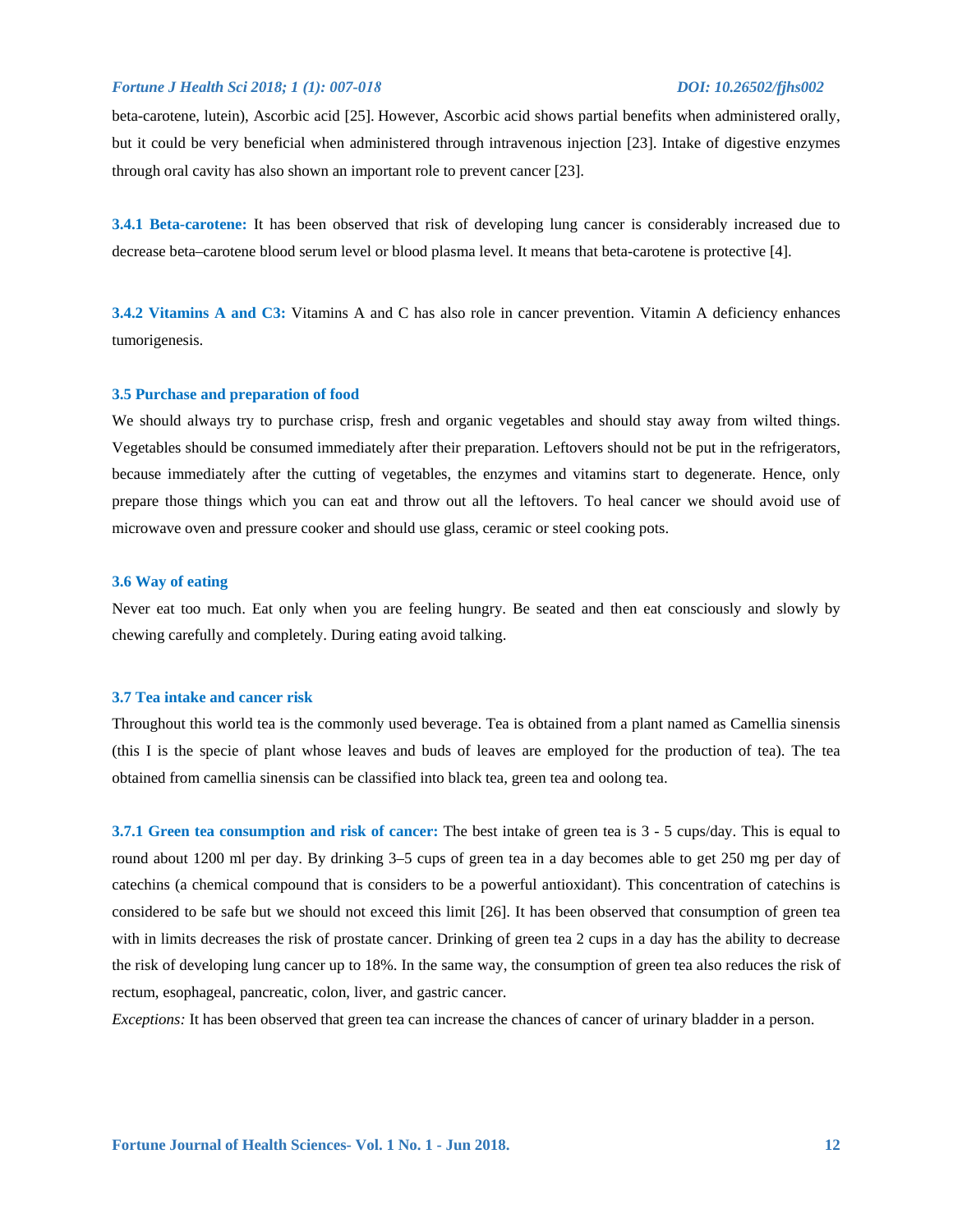**3.7.2 How green Tea can reduce the risk of cancer?:** Green tea is obtained from a plant known as Camellia sinensis (this is the specie of plant whose leaves and buds of leaves are utilized for the production of tea). Camellia sinensis consist of some active factors known as, polyphenol. The factor polyphenol is divided into a subclass called as, catechins. Catechins are considered to be strong antioxidants. Hence, the polyphenol of green tea has ability to eliminate the over growth of cancerous cells. Risk of prostate cancer can be decrease by the use of anti–oxidant polyphenolic compounds of green tea [27-29].

**3.7.3 Black Tea and risk of Cancer:** According to meta-analysis (In statistics, meta analysis can be defined as, a group of results of several studies that deals with a collection of research hypothesizes closely related to each other), black tea, cannot decrease the risk of lung cancer [30].

#### **3.8 Intake of coffee and cancer risk**

Drinking 2 cups of coffee in a day has the ability to enhance the chances of lung cancer up to 14%. However, the risk of lung cancer can be decrease by consumption of decaffeinated coffee [8]. Coffee decreases the gastric cancer risk [31, 32] the consumption of caffeinated coffee enhances the chances of colon as well as lung cancer mostly in males.

### **3.9 Carbohydrates and risk of cancer**

It has been observed that food containing starch and oligosaccharides (present in sugar) enhances the chances of rectal cancer as well as colon cancer [33].

#### **3.10 Vegetables**

It has been proved that most of compounds of plant have the ability to prevent cancer. People that greatly depend upon fruits and vegetables have a reduced risk for the major cancers [34]. Vegetables intake can reduce prostate cancer [35]. Decrease consumption of carotenoides, vegetables and fruits has elevated risk of increase lung cancer [4]. 50% of total diet must be vegetables and vegetable juices. Carrot juice is the best cancer resisting juice. It is rich in alpha–carotene and beta–carotene, (However, alpha–carotene is ten times more strong as anti–oxidant agent than the beta–carotene). Vitamin A and C. Vitamin A and C and carotene have a special role in preventing cancer [2, 4, 36]. It has been found that Retinol (vitamin A) has ability to decrease the risk of larynx, bladder, mouth, pharynx, esophagus, rectum, stomach, colon cervix cancer [4]. Almost all the vegetables in the raw form can reduce the risk of rectal and colon cancer [33].

### **3.10.1 Tomatoes and risk of cancer**

Tomatoes consist of a compound called as lycopene. This lycopene can decrease the chances of cancer [10]. Consumption of tomatoes can decrease the risk of cancer up to 30–40% because of presence of lycopene. The risk of prostate cancer can be reduced up to 35% by the consumption of 2–4 servings of tomato sauces in a week [9].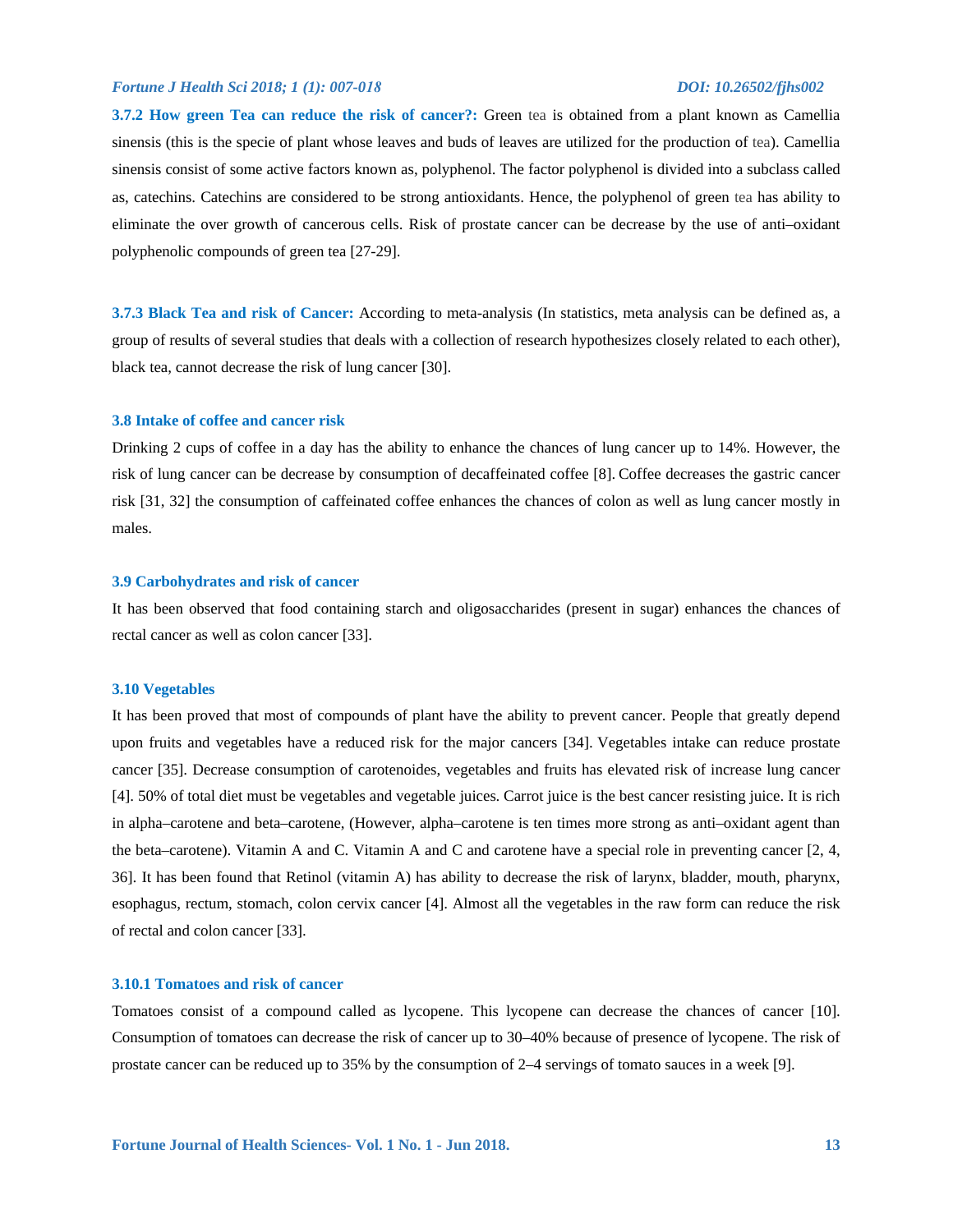#### **3.10.2 Garlic consumption and risk of cancer**

Several studies have shown that when the consumption of garlic is enhanced then the risk of several types of cancer is decreased like cancer of colon, breast, esophagus, stomach, and pancrease [37]. Cooked or raw garlic large quantity consumption may also decrease the chances of colorectal cancer [37]. The researches made by EPIC (European Prospective Investigation into Cancer and Nutrition has revealed that consumption of garlic and onion can greatly decrease the chances of Intestinal Cancer [38].

#### **3.10.3 How Garlic prevent from Cancer?:**

Garlic contains arginine, oligosaccharides, flavonoids, and selenium, these components helps to fight cancer. [39], [40] it has been observed that selenium has a special role in eliminating the cancer.

*Allyl Sulphur components of Garlic:* Allyl Sulphur compounds of garlic can effectively inhibit the risk of cancer [41]. These components of garlic actually stop the nitrosamine formation and as a result reduction in carcinogen bioactivation occurs. Thus helps in preventing cancer [41, 42]. Allyl Sulphur components of garlic are soluble in lipids as well as water. These chemicals stop the tumor production by blocking a large quantity of chemical induced tumor. These chemicals can prevent the cancer of colon and skin. There is extensive evidence that components of garlic including diallyl sulfides can inhibit the induction of cancer in animals [43].

*Flavonoids components of Garlic:* Flavonoids components of garlic exhibit strong activities of killing cancerous cells. This property is exhibited due to presence of hydrogen donating free radical.

*Fruits intake and risk of cancer:* Our total diet should consist of 10% fruits. But raw fruits must be preferred. Citrus fruits consumption should be very low, because they consist of lactic acid. Lactic acid is responsible for increased chances of developing cancer [19]. Citrus fruit consumption must also be stopped because they consist of thioacetamide and thiourea. Thioasctamide and thiourea are the derivatives of hydrogen sulfide. These compounds are used to preserve the citrus fruits. These compounds cause the development of liver cancer and cancer of gall bladder [19].

#### **3.11 Animal Products**

The centre for advancement in cancer education advices to stop the consumption of red meat. And this centre prefers the white meat over red meat, like white meat of fish (particularly, salmon, cod, trout and haddock). It also restricts strictly the intake of that meat which is grown with the help of hormones and antibiotics. However, as red meat contains a large amount of iron, that have ability to react with the  $O_2$  to produce free radicals, which have anticancer effects. Hence, we can say that trace quantities of red meat can be used in soups, along with important antioxidants, like, Vitamin E and vitamin C.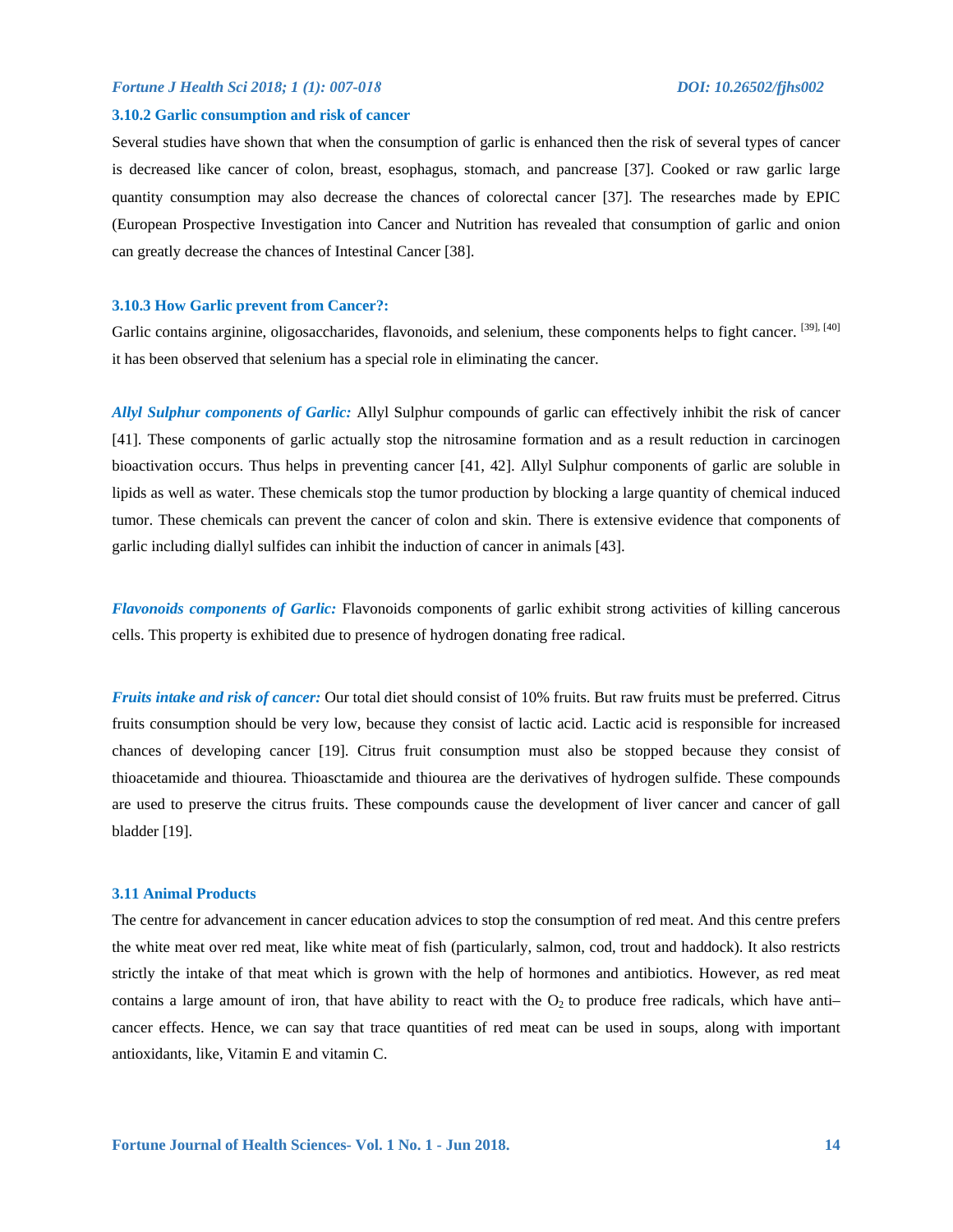#### **3.12 Consumption of Nuts and risk of cancer**

We must try to consume 5% of nuts and seeds of total diet. However, the nuts and seeds must be consumed in raw form. But those seeds and nuts that can put a strain on the digestive system must not be consumed in raw form but they should be consumed in somewhat processed form.

#### **3.13 Risk of cancer with the consumption of peanuts**

Peanuts are not nuts, but legume, these legumes may contain a common type of mold on them. These molds consist of carcinogenic strains that can cause the cancer. Hence, we can say that peanuts must be avoided in cancer.

### **3.14 Soups**

Soups are a best source of breaking down the fibers in vegetables, and hence provide best nutritional components to treat cancer.

#### **3.15 Alkaline/acid balance**

According to Gerson any disturbance in acid/alkaline balance will leads towards an increase risk of cancer. Normally microorganisms, like, algae, nitrates, bacteria, heavy metals and bacteria causes the water to acidify. Acid environment of body initiates catabolic reactions in body, where as, Alkalinity leads towards anabolism. Alkaline environment of the body must be maintained for good health.

#### **3.16 Consumption of Fiber and Risk of Cancer**

A good diet to fight cancer must be high in fibers and low in fats. Fibers have ability to clean the Colon which is a part of large intestine. Hence, fibers decrease the chances of colon cancer. Usually in case of cancer of breast, two types of estrogen accumulate in body. The first one is bad estrogen and the second one is bad estrogen. Consumption of diet rich in fibers, have the ability to Decrease the bad level of Estradiol, hence, bad Estrogen helps to decrease the risk of cancer. It has been investigated that Consumption of fibers highly decreases the chances of Rectal Cancer.

#### **3.17 Risk of cancer with consumption of carotenoids**

Carotenoids are of several types. e.g. Alpha carotene and Beta carotene. Beta carotene is a strong anti cancer carotenoid. Beta carotene can be obtained from yellow vegetables, like, pumpkins, carrots and yams. Beta carotene was used in Russia as an effective agent to fight Leukemia in infant. Alpha carotene has ten times more anti cancer properties than Beta carotene. Most common source of carotenoids is Spinach.

# **4. Conclusion**

It's much better to take dietary measures to prevent from the curse of cancer. Healing cancer naturally with food, nutrition and diet is beneficial. We should avoid all those things which are proved to be causing cancer and should take a balanced diet, for a healthy and peaceful life.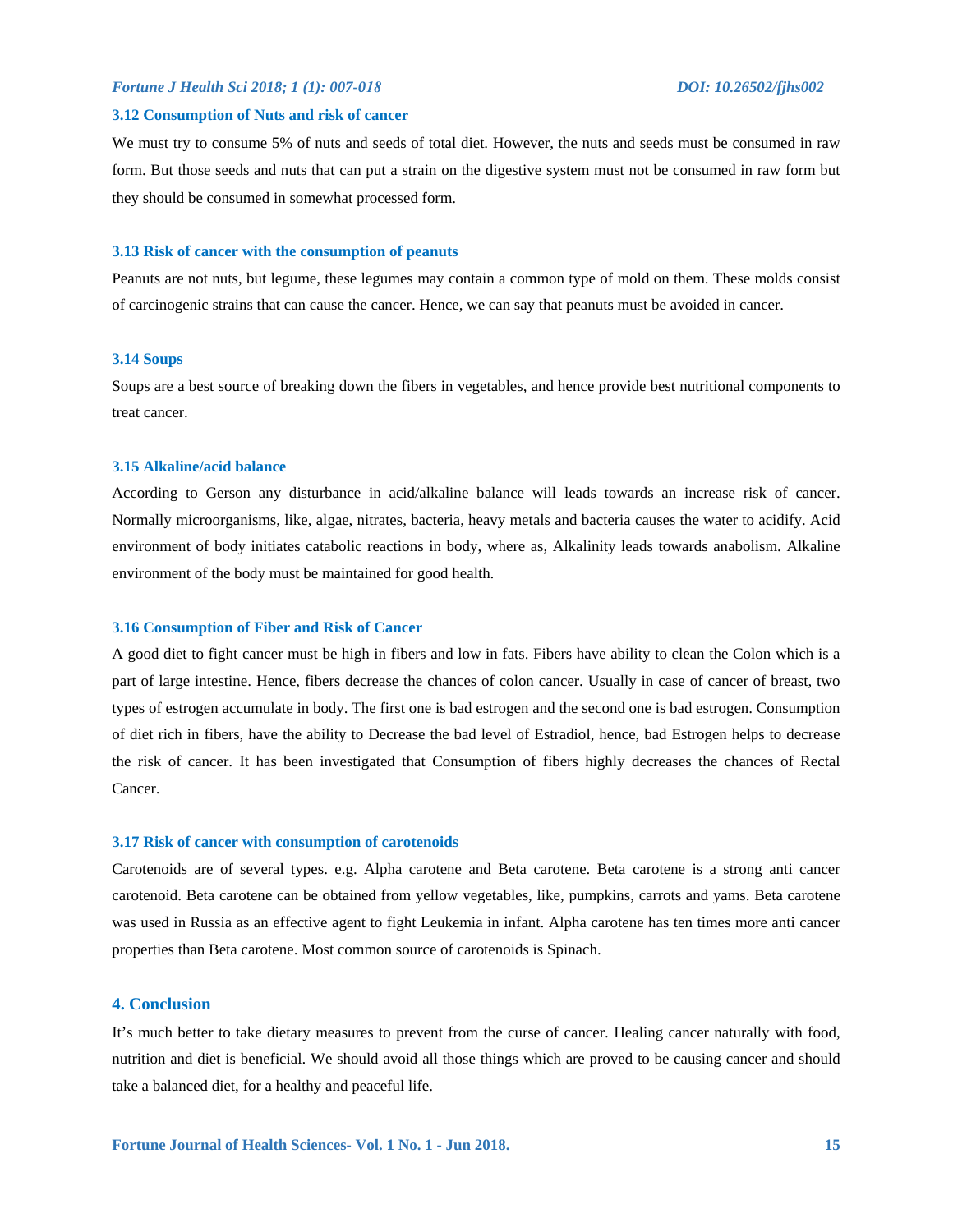# **References**

- 1. Donaldson MS. Nutrition and cancer: a review of the evidence for an anti-cancer diet. Nutr J 3 (2004): 19.
- 2. Walker WN. Fresh Vegetables and Fruit Juices 30 Palmer S. Diet, nutrition, and cancer. Prog Food Nutr Sci 9 (2012): 283-341.
- 3. Zeigler RG. Vegetables, Fruits, and Carotenoids and risk of Cancer. AM J Clin Nutr 53 (1991): 251S-259S.
- 4. Lunet N, Lacerdass VA, Barros H. Fruit and vegetables consumption and gastric cancer: a systematic review and meta-analysis of cohort studies 53 (2005): 1-10.
- 5. Julie LK, Katja F, Lorelei AM, et al. One-carbon metabolism–related nutrients and prostate cancer survival. Am J Clin Nutr 90 (2009): 561-569.
- 6. Wargovich JM. New dietary anticarcinogens and prevention of gastrointestinal cancer. Disease of colon rectum 31 (1988): 72-75.
- 7. Tang N, WU Y, MA J, et al. Coffee consumption and risk of lung cancer: a meta-analysis 67 (2010): 17-22.
- 8. Botelho F, Lunet N, Barros H. Coffee and gastric cancer: systematic review and meta-analysis. Epub 22 (5): 889-900.
- 9. Crump KS, Guess HA. Drinking Water and Cancer 3 (1982): 339-357.
- 10. Palmer S. Diet, nutrition, and cancer. Prog Food Nutr Sci 9 (1985): 283-341.
- 11. Ziegler RG, Mayne ST, Swanson CA. Nutrition and lung cancer. Cancer causes control 7 (1996): 157-177.
- 12. McGrego D. Diet, food components and Human cancer. International agency for research on cancer 33 (2014): 189-196.
- 13. Osio T. Incidence of stomach cancer and its relation to dietary habits and nutrition in Japan between 1900 and 1975. Cancer res 35 (1975): 3254-3258.
- 14. Gogvadze V, Orrenius S, Zhivotoysky B. Mitochondria as targets for cancer chemotherapy. Semin Cancer Biol 19 (2008): 57-66.
- 15. Emory DV. Cancer's sweet tooth may be its downfall. Health and Medicine 12: 14.
- 16. La Vecchia C, Franceschi S, Dolara P, et al. Refined-sugar intake and the risk of colorectal cancer in humans. Int J Cancer 55 (1993): 386-389.
- 17. Christofk HR. The M2 splice isoform of pyruvate kinase is important for cancer metabolism and tumour growth 452 (2008): 230-233.
- 18. Newell K, Franchi A, Pouyssegur J, Tanock I. Studies with glycolysis-deficient cells suggest that production of lactic acid is not the only cause of tumor acidityOn the Origin of Cancer Cells (1993): 1127- 1131.
- 19. Jatoi A, Ellison N, Burch PA, Sloan JA, Dakhil SR, Novotny P, Tan W, Fitch TR, Rowland KM, Young CY, Flynn PJ. A phase II trial of green tea in the treatment of patients with androgen independent metastatic prostate carcinoma. Cancer 97 (2003): 1442-1446.
- 20. Christofk HR, Vander Heiden MG. Wu N, Asara JM, Cantley LC. The M2 splice isoform of pyruvate kinase is important for cancer metabolism and tumour growth. Nature 452 (2008): 230-233.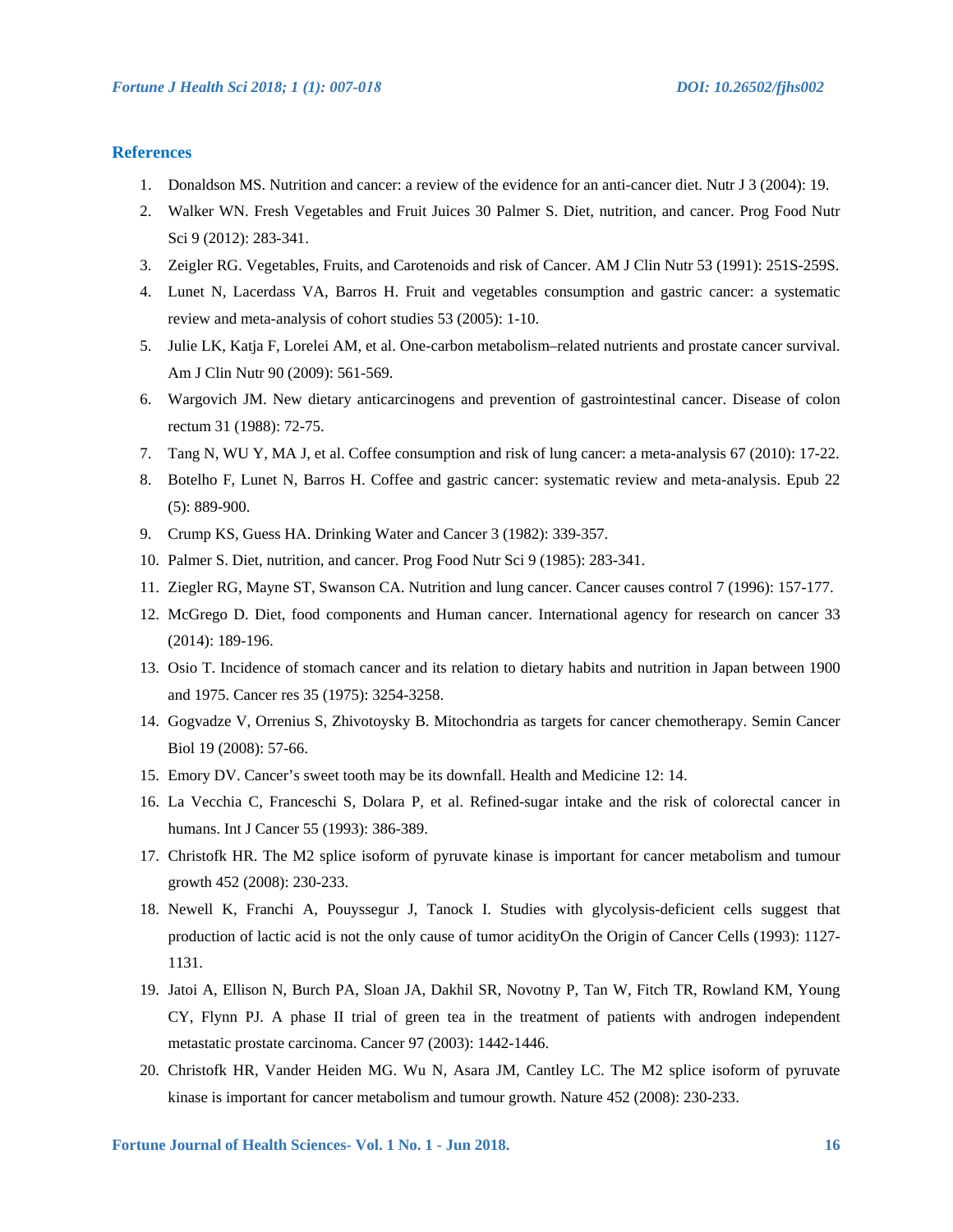- 21. CW Beecher. Cancer preventive properties of varieties of Brassica oleracea. American Journal of Clinical Nutrition 59 (1994): 1166S-1170S.
- 22. Hutzen B, Willis W, Jones S, Cen L, Deangelis S, Fuh B, Lin JDietary agent, benzyl isothiocyanate inhibits signal transducer and activator of transcription 3 phosphorylation and collaborates with sulforaphane in the growth suppression of PANC-1 cancer cells. Cancer Cell INt 9 (2009): 24.
- 23. June M Chan, Peter H Gann, Edward L et al. Role of Diet in Prostate Cancer Development and Progression. Journal of Clinical Oncology 403 (2005).
- 24. Boehm K, Borrelli F, Ernust E, Habacher G, Hung SK, Milazzo S, Horneber Green tea (Camellia sinensis) for the prevention of cancer. Cochrane Database Syst Rev ( 2009): CD005004.
- 25. Jatoi A, Ellison N, Burch PA, Sloan JA, Dakhil SR, Novotny P, Ten W, Fitch TR, Rowland Km, Young CY, Flynn. A phase II trial of green tea in the treatment of patients with androgen independent metastatic prostate carcinoma. Cancer 97 (2003): 1442-1446.
- 26. Johnson JJ, Bailey HH, Mukhtar H. Green tea polyphenols for prostate cancer chemoprevention: a translational perspective. Green Tea May Be Useful at Preventing Prostate Cancer Phytomed (2010): 3-13.
- 27. Adhami MV, Mukhtar H. Anti-Oxidants from Green Tea and Pomegranate for Chemoprevention of Prostate Cancer. Molecular Biotechnology 37 (2007): 52-57.
- 28. Tang N, Wu Y, Zhou B, Wang B, Yu R.Green tea, black tea consumption and risk of lung cancer: a metaanalysis. Lung Cancer 65 (2009): 274-283.
- 29. Botelho F, Lunet N, Barros H. Coffee and gastric cancer: systematic review and meta-analysis. Cad Saude PUBLICA 22 (2006): 889-900.
- 30. Albert J, Tuyns, Kaaks R, Haelterman M. Colorectal cancer and the consumption of foods: A case-control study in Belgium. Nutrition and Cancer 11 (1988): 189 – 204.
- 31. Wargovich MJ.Nutrition and cancer: the herbal revolution. Current Opinion in Clinical Nutrition and Metabolic Care 2 (1999): 421-424.
- 32. Jennifer H. Cohen, Alan R. Kristal, Janet L. Stanford Fruit and Vegetable Intakes and Prostate Cancer Risk. Journal of the National Cancer Institute 92 (2000): 61-68.
- 33. Palmer S. Diet, nutrition, and cancer. Prog Food Nutr Sci 9 (1985): 283-341.
- 34. Fleischauer AT, Arab L. Garlic and cancer: A critical review of the epidemiologic literature. Journal of Nutrition 131 (2001): 1032S–1040S.
- 35. Gonzalez CA, Pera G, Agudo A, et al. Fruit and vegetable intake and the risk of stomach and oesophagus adenocarcinoma in the European Prospective Investigation into Cancer and Nutrition (EPIC-EURGAST). International Journal of Cancer 118 (2006): 2559-2566.
- 36. Ross SA, Finley JW, Milner JA. Allyl sulfur compounds from garlic modulate aberrant crypt formation. Journal of Nutrition 136 (2006): 852S-854S.
- 37. Gao CM, Takezaki T, Ding JH et al. Protective effect of allium vegetables against both esophageal and stomach cancer: A simultaneous case-referent study of a high-epidemic area in Jiangsu Province, China. Japanese Journal of Cancer Research 90 (1999): 614-621.
- 38. Milner JA. A historical perspective on garlic and cancer. J nutr 131 (2001): 1027S-1031S.

**Fortune Journal of Health Sciences- Vol. 1 No. 1 - Jun 2018. 17**